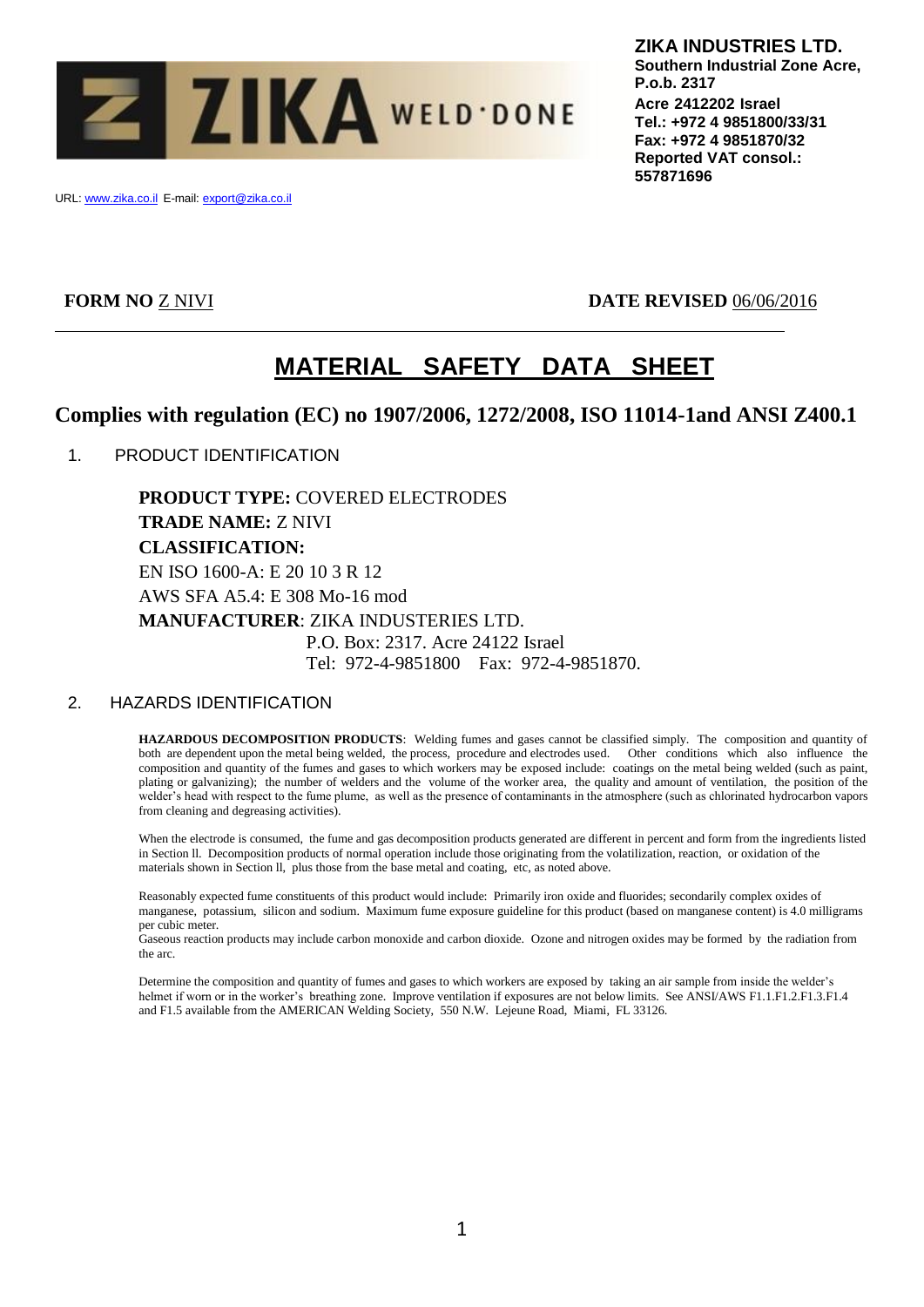

# **ZIKA INDUSTRIES LTD.**

**Southern Industrial Zone Acre, P.o.b. 2317 Acre 2412202 Israel Tel.: +972 4 9851800/33/31 Fax: +972 4 9851870/32 Reported VAT consol.: 557871696**

URL: www.zika.co.il E-mail: export@zika.co.il

# 3+8. COMPOSITION INFORMATION ON INGREDIENTS & EXPOSURE CONTROL

This section covers the materials from which this product is manufactured. The fumes and gases produced during welding with normal use of this product are covered by Section 5 see it for industrial hygiene information. CAS Number shown is representative for the ingredients listed. All ingredients listed may not be present in all sizes. The term 'hazardous' in Hazardous Materials' should be interpreted as a term required and defined in the Hazards Communication Standard and does not necessarily imply the existence of any hazard.

| <b>INGREDIENTS:</b>                              | CAS No.    | WT.<br>$\frac{0}{0}$ | <b>TLV</b><br>mg/m3                                                          | <b>PEL</b><br>mg/m3                   |
|--------------------------------------------------|------------|----------------------|------------------------------------------------------------------------------|---------------------------------------|
| Titanium dioxide                                 | 13463-67-7 | 10                   | 10                                                                           | $15$ (dust)                           |
| Kaolinite clay                                   | 1332-58-7  | 10                   | 2(respirable fraction)                                                       | 5(respirable fraction)<br>$15$ (dust) |
| Chromium                                         | 7440-47-3  | 10                   | $0.5$ (metal)                                                                | 1(metal)                              |
| $Cr(IV)$ , inorganic, water<br>insoluble (as Cr) |            |                      | $0.05$ (dust)                                                                | $0.005$ (dust)                        |
| $Cr(IV)$ , inorganic, water soluble<br>(as Cr)   |            |                      | $0.01$ (dust)                                                                | $0.005$ (dust)                        |
| Molybdenum                                       | 7439-98-7  | $<$ 5                | 3(respirable fraction)<br>10(inhalable fraction)<br>0.5(respirable fraction) | none<br>none<br>5(soluble compounds)  |
| Silicate binder                                  | 1344-09-8  | $<$ 5                | none                                                                         | none                                  |
| Calcium fluorides                                | 7789-75-5  | $\mathbf{1}$         | $2.5$ (as F)                                                                 | $2.5$ (as F)                          |
| <b>Nickel</b>                                    | 7440-02-0  | 5                    | 1.5                                                                          |                                       |
| Titanium                                         | 7440-32-6  | < 0.5                | none                                                                         | none                                  |
| Manganese                                        | 7439-96-5  | 0.85                 | $0.1$ (fume)                                                                 | 5 ceiling                             |
|                                                  |            |                      |                                                                              |                                       |
| Stainless steel core wire (as<br>iron)           | 7439-89-6  | 50                   | 5(reperiable fraction)                                                       | $10$ (fume)                           |

# 4. FIRST AID MESURES

Read and understand the manufacturer's instruction and the precautionary label on the product. See American National Standard Z49. 1, Safety in Welding, Cutting and Allied Processes' published by the American Welding Society, 550 N.W. P.O. Box 371954, Pittsburgh, PA 15230-7954 for more details on many of the following: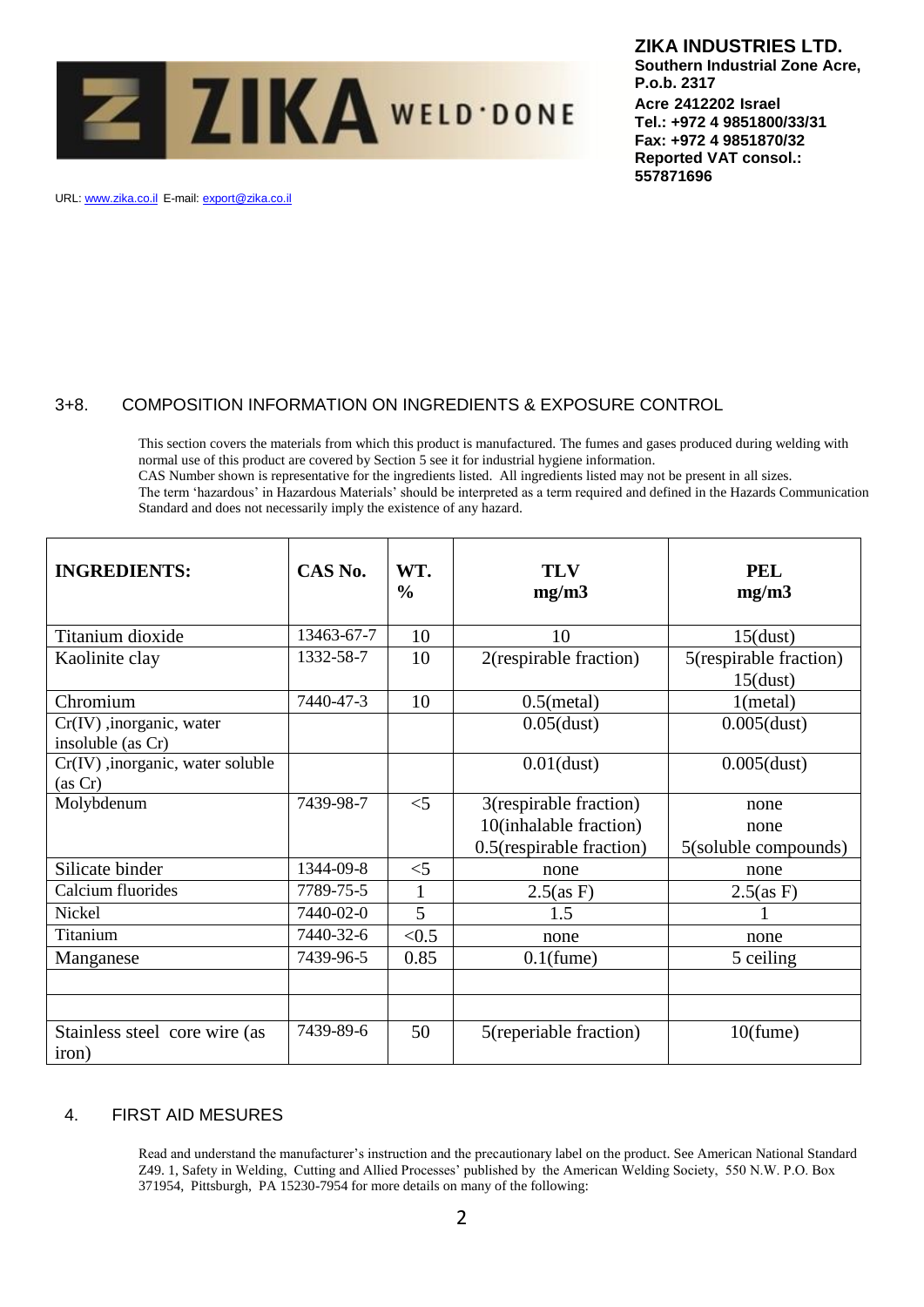

URL: www.zika.co.il E-mail: export@zika.co.il

VENTILATION: Use enough ventilation, local exhaust at the arc, or both to keep the fumes and gases from the worker's breathing zone and the general area. Train the welder to keep his head out of fumes. Keep exposure as low as possible.

RESPIRATORY PROTECTION: Use reparable fume respirator or air supplied respirator when welding in confined space or general work area when local exhaust or ventilation does not keep exposure below TLV.

EYE PROTECTION: Wear helmet or use face shield with filter lens shade number 12 or darker. Shield others by providing screens and flash goggles.

PROTECTIVE CLOTHING: Wear hand, head, and body protection which help to prevent injury from radiation, sparks and electrical shock. See Z49.1.

At a minimum this includes welder's gloves and a protective face shield, and may include arm protectors, aprons, hats, Shoulder protection, as well as dark substantial clothing. Train the welder not to permit electrically live parts or electrodes To contact skin, clothing or gloves if they are wet. Insulate from work and ground.

### 5. FIRE FIGHTING MESURES

No specific recommendation for welding consumable. Welding arc and sparks can ignite combustible and flammable materials. Use extinguishing media recommended for the burning materials and fire situation. Wear self contained breathing apparatus as fumes or vapors may be harmful.

# 6. ACCIDENTAL RELEASE MEASURES

Solid objects may be picked up and placed into a container. Personal precautions: refer to section 8 Environmental precautions: refer to section 13

#### 7. HANDLING AND STORAGE

Storage:

Handle with care to avoid sittings and cuts. Wear gloves when handling welding consumables. Avoid exposure to dust. Do not ingest.

Can be a catalyst to allergic reaction. Retain all warning and identity labels.

keep separate from chemical substances like acid and strong bases, which could cause chemical reaction.

#### 9. PHYSICAL AND CHEMICAL PROPERTIES

 Appearance: Solid, non-volatile with varying color Melting point: >1300°C / >2300ºF

#### 10. STABILITY AND REACTIVITY

General: These products are only intended for normal welding purposes.

Stability: These products are stable under normal conditions.

Reactivity: Contact with chemical substances like acids or strong bases could cause generation of gas.

When these products are used in a welding process, hazardous decomposition products would include those from the volatilization, reaction or oxidation of the materials listed in Section 3 and those from the base metal and coating.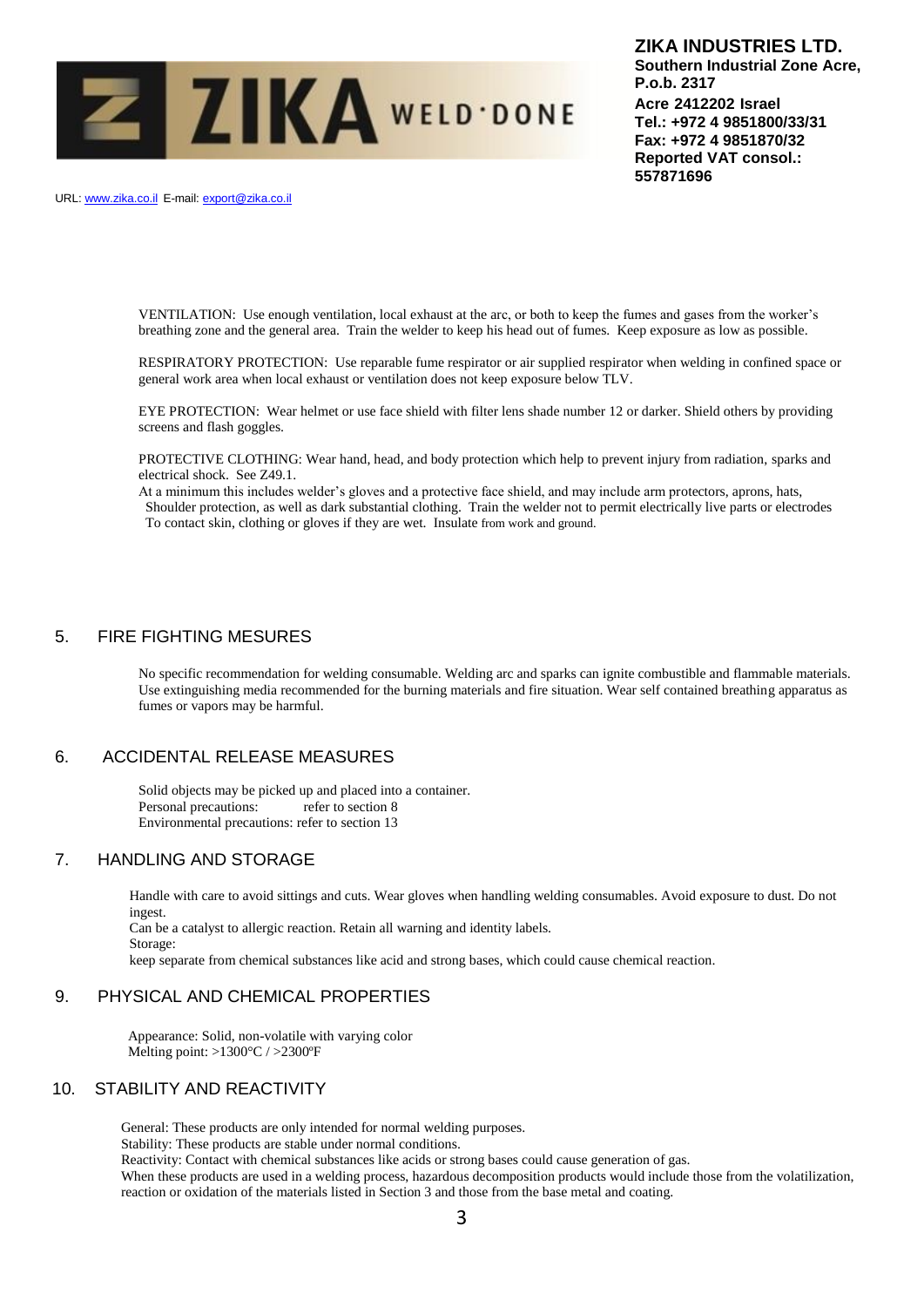

URL: www.zika.co.il E-mail: export@zika.co.il

The amount of fumes generated from manual metal arc welding varies with welding parameters and dimensions but is generally no more than 7 to 20 g/kg consumable. Fumes from these products may contain compounds of the following chemical elements: Fe, O, Mn, Zr, Cr, Ni, F, Na, Si, K, Ca, Cu, Mo, V, Mg, and Ti. The rest is not analyzed, according to available standards. Refer to applicable national exposure limits for fume compounds, including those exposure limits for fume compounds found in Section8. A significant amount of the chromium in the fumes can be hexavalent chromium, which has a very low exposure limit in some countries. Manganese and nickel also have low exposure limits, in some countries that may be easily exceeded. Reasonably expected gaseous products would include carbon oxides, nitrogen oxides and ozone. Air contaminants around the welding area can be affected by the welding process and influence the composition and quantity of fumes and gases produced.

# 11. TOXICOLOGICAL INFORMATION

Inhalation of welding fumes and gases can be dangerous to your health. Classification of welding fumes is difficult because of varying base materials, coatings, air contamination and processes. The International Agency for Research on Cancer has classified welding fumes as possibly carcinogenic to humans (Group 2B).

Acute toxicity: Overexposure to welding fumes may result in symptoms like metal fume fever, dizziness, nausea, dryness or irritation of the nose, throat or eyes.

Chronic toxicity: Overexposure to welding fumes may affect pulmonary function. Prolonged inhalation of nickel and chromium compounds above safe exposure limits can cause cancer. Overexposure to manganese and manganese compounds above safe exposure limits can cause irreversible damage to the central nervous system, including the brain, symptoms of which may include slurred speech, lethargy, tremor, muscular weakness, psychological disturbances and spastic gait. Inhalable quartz is a respiratory carcinogen; however, the process of welding converts crystalline quartz to the amorphous form which is not considered to be a carcinogen.

# 12. ECOLOGICAL INFORMATION

Welding consumables and materials could degrade/weather into components originating from the consumables or from the materials used in the welding process. Avoid exposure to conditions that could lead to accumulation in soils or groundwater.

# 13. DISPOSAL CONSIDERATIONS

Discard any product, residue, disposable container or liner in an environmentally acceptable manner, in full compliance with federal and local

Regulations. Use recycling procedures if available.

USA RCRA: Unused products or product residue containing chromium is considered hazardous waste if discarded, RCRA ID Characteristic Toxic Hazardous Waste D007.

Residues from welding consumables and processes could degrade and accumulate in soils and groundwater. Welding slag from these products typically contain mainly the following components originating from the coating of the electrode: Fe, O, Mn, Zr, Cr, Ni, F, Na, Si, K, Ca, Cu, Mo, V, Mg, and Ti.

#### 14. TRANSPORT INFORMATION

No international regulations or restrictions are applicable.

#### 15. REGULATORY INFORMATION